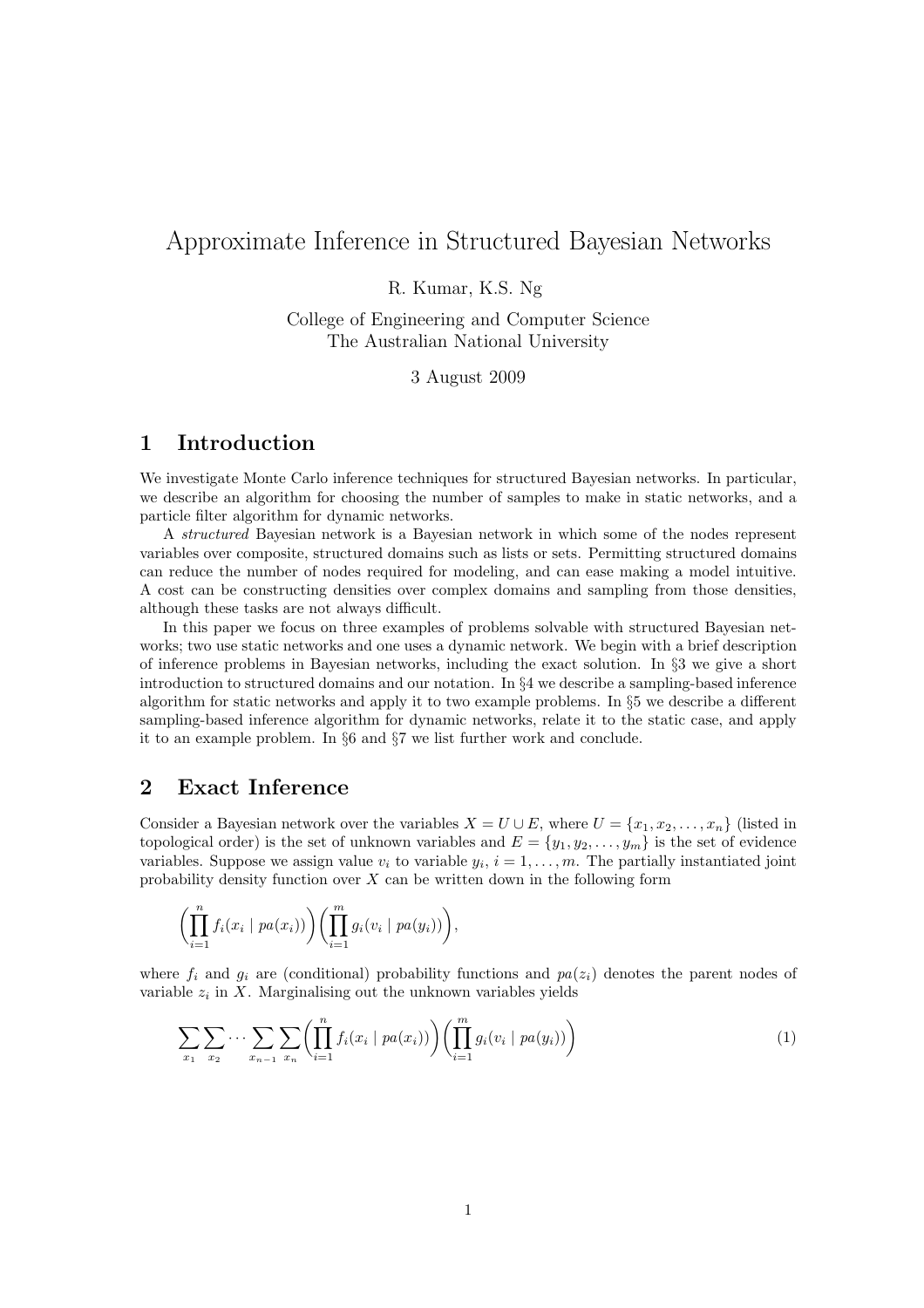$$
= \sum_{x_1} \sum_{x_2} \cdots \sum_{x_{n-1}} \prod_{i=1}^{n-1} f_i(x_i \mid pa(x_i)) \sum_{x_n} f_n(x_n \mid pa(x_n)) \prod_{i=1}^m g_i(v_i \mid pa(y_i))
$$
  
\n
$$
= \sum_{x_1} f_1(x_1 \mid pa(x_1)) \sum_{x_2} f_2(x_2 \mid pa(x_2)) \cdots \sum_{x_n} f_n(x_n \mid pa(x_n)) \prod_{i=1}^m g_i(v_i \mid pa(y_i))
$$
  
\n
$$
= \mathbb{E}_{x_1 \sim f_1(\cdot | pa(x_1))} \mathbb{E}_{x_2 \sim f_2(\cdot | pa(x_2))} \cdots \mathbb{E}_{x_n \sim f_n(\cdot | pa(x_n))} \prod_{i=1}^m g_i(v_i \mid pa(y_i)),
$$
\n(2)

where the last line can be further simplified by moving factors in the product outside expectations when applicable.

A typical query asks for the conditional probability of some variable's value given the values of the evidence variables, that is

$$
\Pr(x_q = v_q \mid y_1 = v_1, \dots, y_m = v_m) = \frac{\Pr(x_q = v_q, y_1 = v_1, \dots, y_m = v_m)}{\Pr(y_1 = v_1, \dots, y_m = v_m)},
$$

which is (1) with  $x_q$  an evidence variable divided by (1) as given. Clearly we can ask queries of multiple variables by putting them all in the evidence set for the numerator. Furthermore we can query the conditional probability of  $h(x_q) = v_q$  for some function h by multiplying the numerator by an indicator function for  $h(x_q) = v_q$ .

### 3 Structured Domains

The variables in our Bayesian network models are over structured domains.

# 4 Static Bayesian Networks

#### 4.1 Approximate Inference

In structured Bayesian networks like those presented in [NLU09], it is often infeasible to compute expressions like (1) exactly for a given query. The equivalent form (2) does however suggest a natural sampling-based approach. We approximate  $\mu_f = \mathbb{E}_{x \sim p(\cdot)} f(x)$  by drawing i.i.d samples  $s = \{x_1, x_2, \ldots, x_n\}$  from  $p(\cdot)$  and compute

$$
\hat{\mu}_f = \frac{1}{n} \sum_{x \in s} f(x).
$$

From the Central Limit Theorem (see Appendix A), we know that the distribution of  $\hat{\mu}_f$  converges in distribution to  $\mathcal{N}(\mu_f, \sigma_f^2/n)$  if the variance  $\sigma^2 = \mathbb{E}_{x \sim p(\cdot)}(f(x) - \mu_f)^2$  is finite. This means with probability  $1 - \alpha$ , we have

$$
|\hat{\mu}_f - \mu_f| \le z_\alpha \frac{\sigma_f}{\sqrt{n}},
$$

where  $z_{\alpha}$  is the z-score chosen to put  $1-\alpha$  of the area under the normal curve between  $-z_{\alpha}\frac{\sigma_f}{\sqrt{2}}$  $\frac{f}{n}$  and  $z_{\alpha} \frac{\sigma_f}{\sqrt{r}}$  $\frac{f}{n}$ . Suppose we want  $|\hat{\mu}_f - \mu_f| \leq \epsilon$  with probability  $1 - \alpha$  for some given  $\epsilon$ . Solving  $z_{\alpha} \frac{\sigma_f}{\sqrt{n}} \leq \epsilon$ for  $n$  yields

$$
n \ge \left(\sigma_f \frac{z_\alpha}{\epsilon}\right)^2. \tag{3}
$$

Replacing  $\sigma_f$  with the sample variance  $\hat{\sigma}_f$  in (3), which is not unreasonable for *n* sufficiently large, gives us an empirically testable condition for ensuring the desired accuracy of  $\hat{\mu}_f$  with high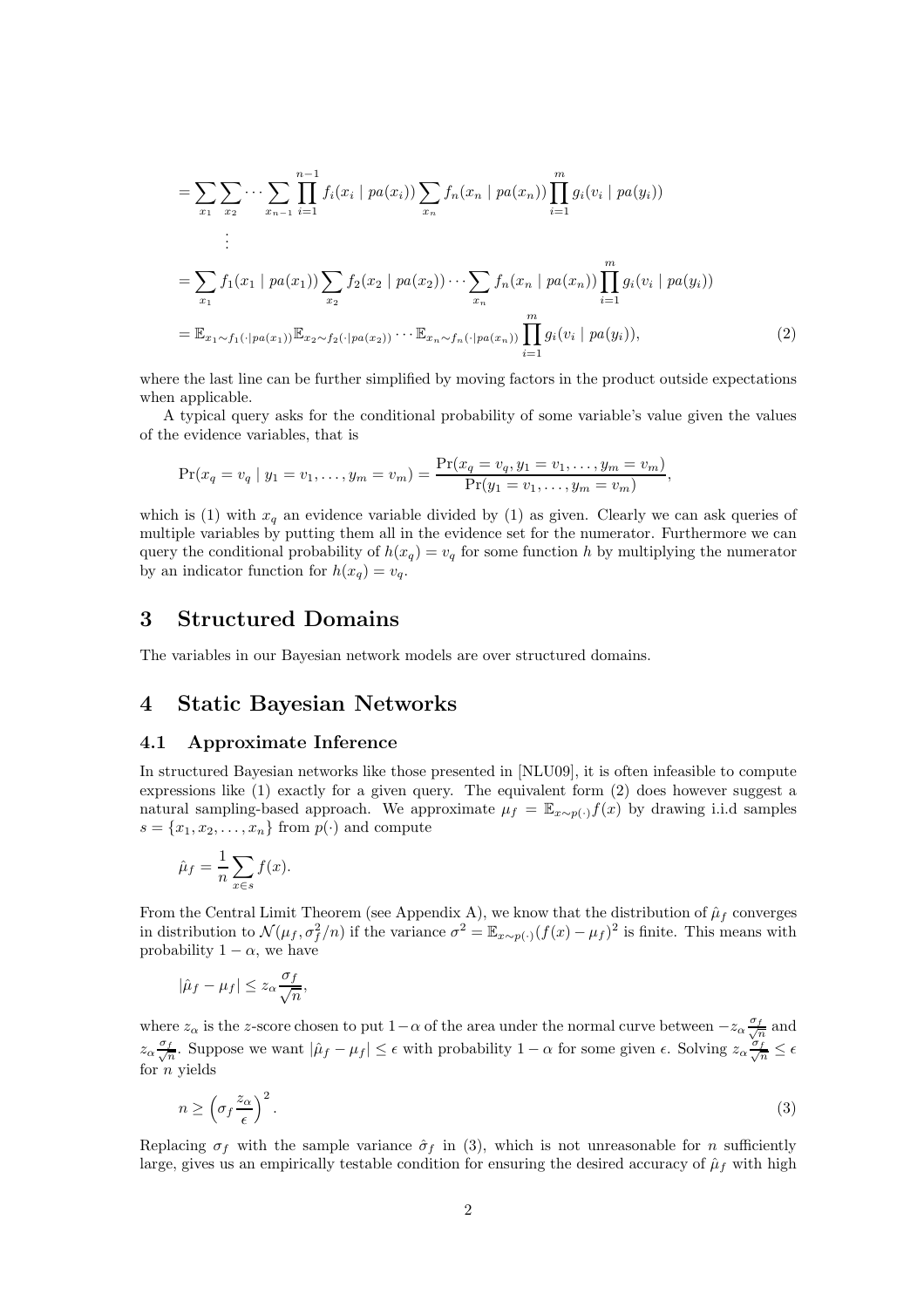confidence. [HGJ07] gives an algorithm that starts with some  $n_{min}$  number of samples needed to put the sample mean in its asymptotic normal regime and then iteratively increases the sample size until a condition similar to (3) is reached (they scale the error bound by  $|\mu_f|$ ). Using the fact that the sample variance  $\hat{\sigma}_f$  is asymptotically distributed according to  $\mathcal{N}(\sigma_f^2, (\mu_{4f} - \sigma_f^4)/n)$ , where  $u_{4f}$  is the fourth central moment, they show that with probability at least  $1 - 2\alpha$ , the iterative algorithm terminates with

$$
n \le O\bigg(\frac{\sigma_f^2}{\mu_f^2} + \frac{\sigma_f}{\mu_f}\sqrt{\frac{\mu_{4f}}{\sigma_f^4} - 1}\bigg).
$$

Given that (2) can be written as

$$
\mathbb{E}_{(x_1,x_2,\ldots,x_n)\sim f_1(\cdot|pa(x_1))f_2(\cdot|pa(x_2))\cdots f_n(\cdot|pa(x_n))}\prod_{i=1}^m g_i(v_m \mid pa(y_i)),
$$

we now have an algorithm that can approximately compute any posterior given any required accuracy and confidence requirement, if the distribution from which we are sampling from has finite variance.

#### Balls problem

Our first example is a main example in  $[MMR<sup>+</sup>05]$ . An urn contains an unknown number of balls; the number is from a Poisson distribution with mean 6. The balls are equally likely to be blue or green. We draw some balls from the urn, observing the color of each and replacing it. The observed colors are wrong with probability 0.2. Given the list of observations, what is the conditional density on the number of balls in the urn? What is the probability that a ball was drawn more than once? We will consider the first question where the list of observations is either 10 or 15 blue balls in a row.

This problem was modelled as a structured Bayesian network in [NLU09]. Through a series of rewrites of the query expression, exact inference for a particular class of observations was shown to be tractable. We shall use the same Bayesian network but forego the rewrites, trading accuracy for efficiency by using sampling.

There are four variables in the model: the number  $n$  of balls in the urn, the actual set  $s$  of balls in the urn, the list d of balls drawn, and the list  $o$  of observations made. The length of the lists d and  $o$ , which we shall call  $l$ , is a parameter to the model. The figure below illustrates the graphical model.

$$
(n) \longrightarrow (s) \longrightarrow (d_1) \longrightarrow (o)
$$

We define N,  $S(\cdot)$ , and  $D_l(\cdot)$  as the sets of support for the numbers of balls, the sets of balls, and the balls drawn (assuming as many were drawn as observed), and  $P_n(n)$ ,  $P_s(s | n)$ ,  $P_{d,l}(d | s)$ , and  $P_{o,l}(o | d)$  as the relevant (conditional) probability distributions. The definitions are as implied by the problem statement:

 $P_n(n) = \text{Poisson}(6, n),$  $P_s(s | n) = 2^{-|s|},$  $P_{d,l}(d \mid s) = |s|^{-l}, \text{ and}$  $P_{o,l}(o \mid d) = 0.8^{\circ}0.2^{l-c}$ 

where, in the last line,  $c$  is the number of places where the color of the ball in  $d$  agrees with the observation o.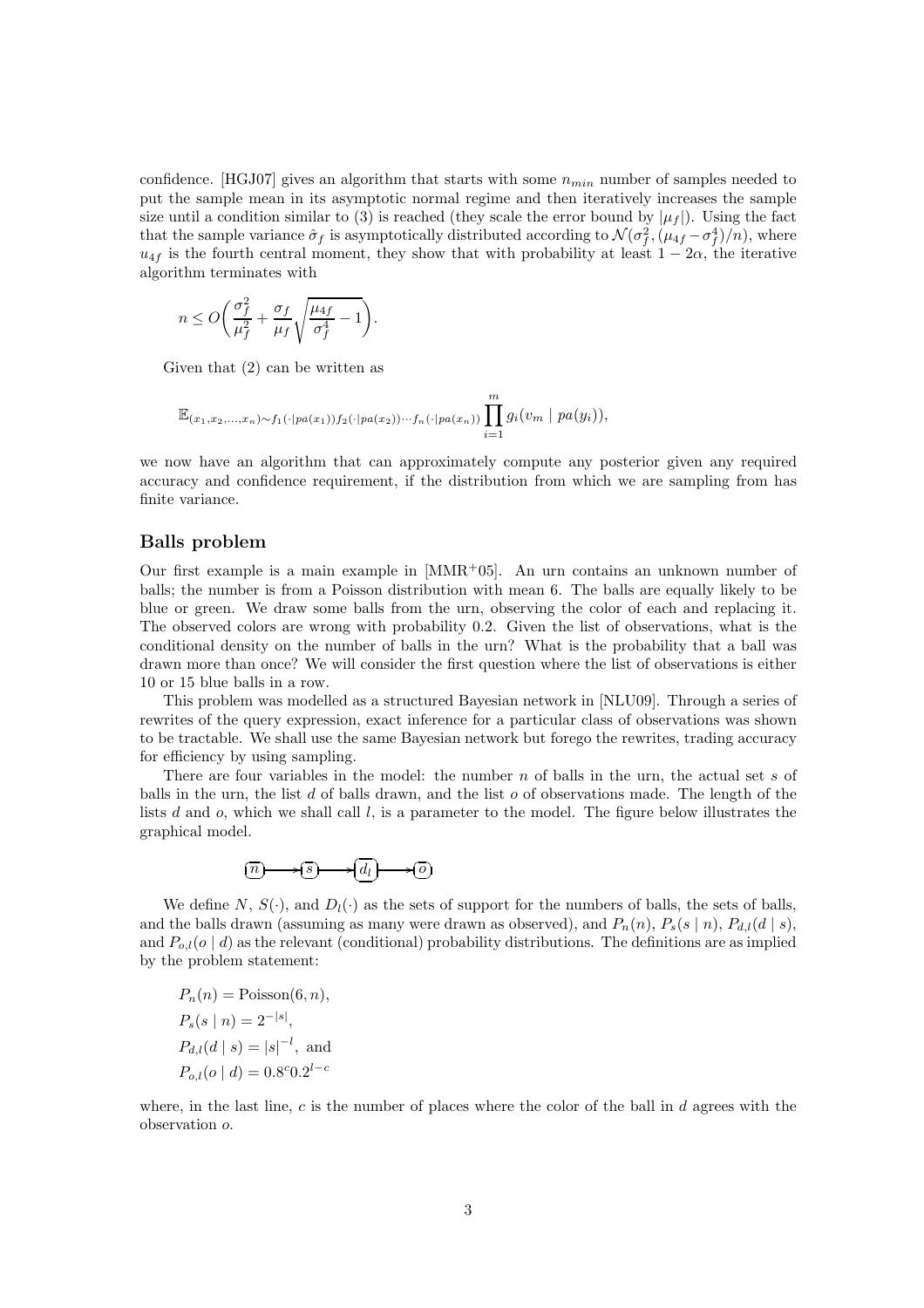Given an observation  $o = \text{blue}, \text{blue}, \ldots$  of length l and a query value for n, the desired probability in this problem is

$$
Pr(n | o) = \frac{Pr(n, o)}{Pr(o)} = \frac{\sum_{s \in S(n)} \sum_{d \in D(s)} Pr(n, s, d, o)}{\sum_{n \in N} \sum_{s \in S(n)} \sum_{d \in D_l(s)} Pr(n, s, d, o)} = \frac{\mathbb{E}_{(s, d) \sim P_s(\cdot | n) P_{d, l}(\cdot | s)} \frac{Pr(n, s, d, o)}{P_s(s | n) P_{d, l}(d | s)}}{\mathbb{E}_{(n, s, d) \sim P_n(\cdot) P_s(\cdot | n) P_{d, l}(\cdot | s)} \frac{Pr(n, s, d, o)}{P_n(n) P_s(s | n) P_{d, l}(d | s)}}.
$$
\n(4)

The denominator is a normalizing constant that only needs to be calculated once for a particular value of o since it doesn't depend on n. The joint probability distribution is  $Pr(n, s, d, o)$  $P_n(n)P_s(n \mid s)P_{d,l}(s \mid d)P_{o,l}(o \mid d).$ 

We can sample from  $P_n(\cdot)$ ,  $P_s(\cdot | n)$ , and  $P_{d,l}(\cdot | s)$ , assuming we can sample from  $U(0, 1)$ and from any uniform categorical distribution. For  $P_n(\cdot)$  we sample a Poisson distribution with mean 6 using, for example, the algorithm in [Knu97]. For  $P_s(\cdot | n)$  we create a set of n balls each of whose color is sampled from {blue, green} uniformly. For  $P_{d,l}(\cdot | s)$  we create a list of l balls sampled from s uniformly.

We used the iterative sampling algorithm to evaluate (4) with  $o = blue^{10} = \{blue, blue, \ldots, blue\}$ and  $o = blue^{15}$  for  $n = 1, 2, ..., 15$ . [NLU09] gives exact results for these queries that were calculated by exploiting symmetries in the problem and in repeated observations of the same color. With  $(\epsilon, \alpha, n_{min}) = (10^{-4}, 10^{-3}, 100)$  for the denominator and  $(\epsilon, \alpha, n_{min}) = (10^{-4}, 10^{-1}, 100)$  for the numerator the estimated probabilities compare well to the exact ones as shown in Figure 1. The figure also shows the number of samples required for each query.

#### Radar problem

Our second example is also from  $[MMR^+05]$ , but is more complicated. A volume of airspace contains an unknown number of aircraft; the number is from a Poisson distribution. The state of each aircraft at each time step is its position and velocity, and depends on the previous time step. We observe the airspace with (two dimensional) radar. Each radar blip at each time step gives the approximate position of an aircraft that generated it. Some blips are not generated by aircraft (false alarms), and sometimes aircraft do not generate a blip. Given the time series of observed blips, what is the conditional density on the state of the airspace (the number of aircraft, their trajectories, and the sources of blips)? We can also do forward inference and ask for the posterior density of a time series of observations. We will evaluate a backwards inference query of the aircrafts' velocities given their starting positions and observations.

We model this problem as a Bayesian network parameterized by the total number  $T$  of time steps under consideration. We assume a simple version of the problem in which the acceleration of each aircraft is known to be zero, and the number of aircraft remains constant over time. There are nine variables in our model including the number of aircraft  $n$ , the initial positions of the aircraft  $p_0$ , the initial velocities  $v_0$ , and six time series variables. The time series variables are of aircraft positions  $\bar{p} = [p_0, \ldots, p_{T-1}]$ , of positions of aircraft that generate blips  $\bar{g} = [g_0, \ldots, g_{T-1}]$ , of the number of false alarm sources  $\bar{m} = [m_0, \ldots, m_{T-1}]$ , of positions of false alarm sources  $f =$  $[f_0, \ldots, f_{T-1}]$ , of apparent positions  $\bar{a} = [a_0, \ldots, a_{T-1}]$ , and of observed blips  $\bar{o} = [o_0, \ldots, o_{T-1}]$ .

Each  $p_t$  is a list of length n of the positions of each aircraft at time t.  $v_0$  is a list of length n of the velocities (change in each position coordinate) of each aircraft. Each  $g_t$  is a subset of the elements of  $p_t$ . Each  $m_t$  is an integer at least zero. Each  $f_t$  is a list (possibly with duplicates) of positions of false alarm sources. Each  $a_t$  is a list of apparent positions. Each  $o_t$  is a set of observed blip positions. The dependencies of the variables are illustrated in the graphical models in Figure 2.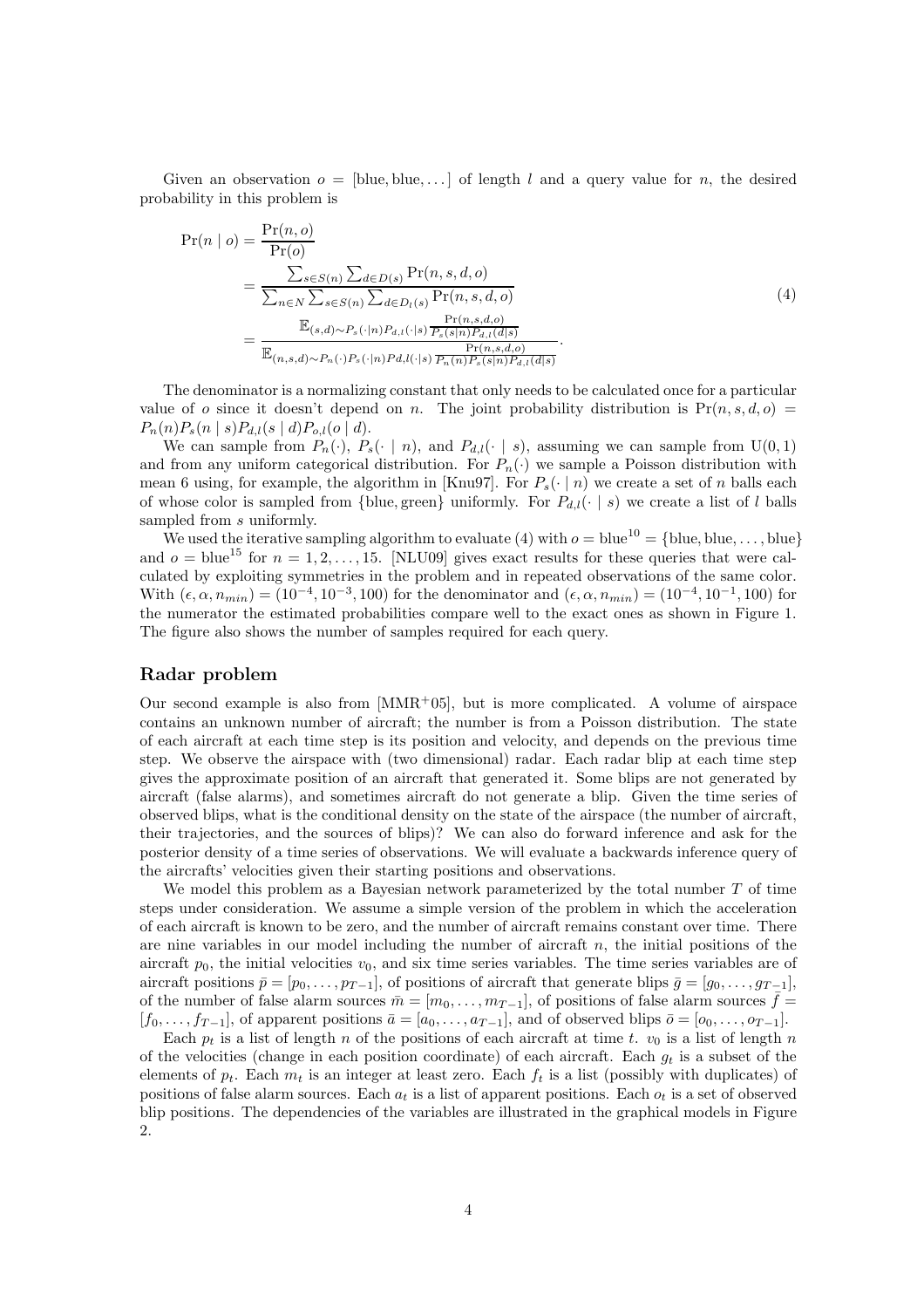

Figure 1: Accuracy of approximate inference in the Balls problem for a query of the number  $n$  of balls when the observed sequence  $o$  is either 10 (left) or 15 (right) blue balls in a row. The number of samples required for each approximated point, with a minimum of 100 samples, are shown in the lower graphs. The graphs on the left represent a single run, on the right the average of two runs.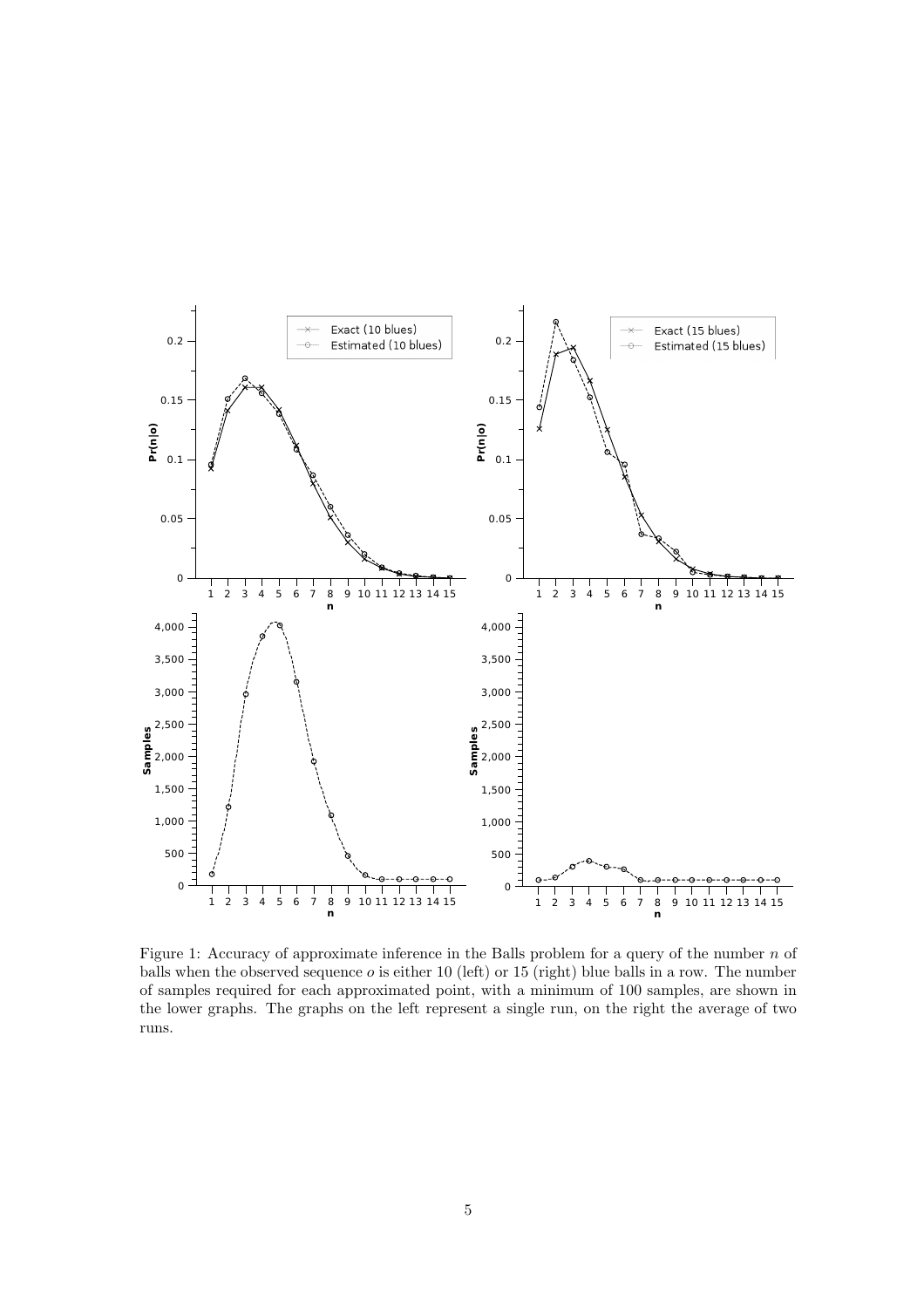

Figure 2: Graphical models illustrating the Radar problem. On the right the time series lists are flattened into the network, with  $T = 3$ , and the duplication of  $p_0$  (in  $\bar{p}$ ) is removed.

We can define the joint distribution over the variables in this problem with the density function

$$
pdf(n, \bar{m}, \bar{f}, p_0, v_0, \bar{p}, \bar{g}, \bar{a}, \bar{o}) =
$$
  
\n
$$
P_n(n)P_{\bar{m}}(\bar{m})P_{\bar{f}}(\bar{f} | \bar{m})P_{p_0}(p_0 | n)P_{v_0}(v_0 | n)P_{\bar{p}}(\bar{p} | p_0, v_0)P_{\bar{g}}(\bar{g} | \bar{p})P_{\bar{a}}(\bar{a} | \bar{f}, \bar{g})P_{\bar{o}}(\bar{o} | \bar{a})
$$

where the factors are the conditional densities of the variables given their parents in the Bayesian network. The time series densities are defined as products of the densities at each time step.

$$
P_{\bar{p}}(\bar{p} | p_0, v_0) = \prod_{t=0}^{T-1} P_p(p_t | p_{t-1}, v_0)
$$
\n
$$
P_{\bar{g}}(\bar{g} | \bar{p}) = \prod_{t=0}^{T-1} P_g(g_t | p_t)
$$
\n
$$
P_{\bar{m}}(\bar{m}) = \prod_{t=0}^{T-1} P_m(m_t)
$$
\n
$$
P_{\bar{a}}(\bar{a} | \bar{f}, \bar{g}) = \prod_{t=0}^{T-1} P_a(a_t | f_t, g_t)
$$
\n
$$
P_{\bar{f}}(\bar{f} | \bar{m}) = \prod_{t=0}^{T-1} P_f(f_t | m_t)
$$
\n
$$
P_{\bar{o}}(\bar{o} | \bar{a}) = \prod_{t=0}^{T-1} P_o(o_t | a_t)
$$

The rest of the conditional densities are defined below. If the side conditions aren't satisfied, the densities are defined to be zero.  $\mu_n$  and  $\mu_f$  are the mean number of aircraft and of false alarm sources, respectively.  $S = \{(x, y) \in \mathbb{Z}^2 \mid s_{\min} \le x, y < s_{\max}\}\$ and  $V = \{(dx, dy) \in \mathbb{Z}^2 \mid v_{\min} \le x, y \le y_{\min}\}\$  $dx, dy < v_{\text{max}}$  represent possible initial positions and initial velocities, respectively.<sup>1</sup> We use the same set  $S$  for possible false alarm source positions and observed blip positions, however we allow real (floating point) position coordinates after time step 0.  $\sigma_p^2$  is the variance in each aircraft's position.  $\lambda_g$  is the probability that an aircraft generates a blip<sup>2</sup>.  $\sigma_a^2$  is the variance in apparent positions. We index the set s in the definition of  $P_a$  in component-wise ascending order. We treat

<sup>&</sup>lt;sup>1</sup> to be more realistic, these could be subsets of  $\mathbb{R}^2$ 

<sup>2</sup> to be more realistic, this could depend on the aircraft's position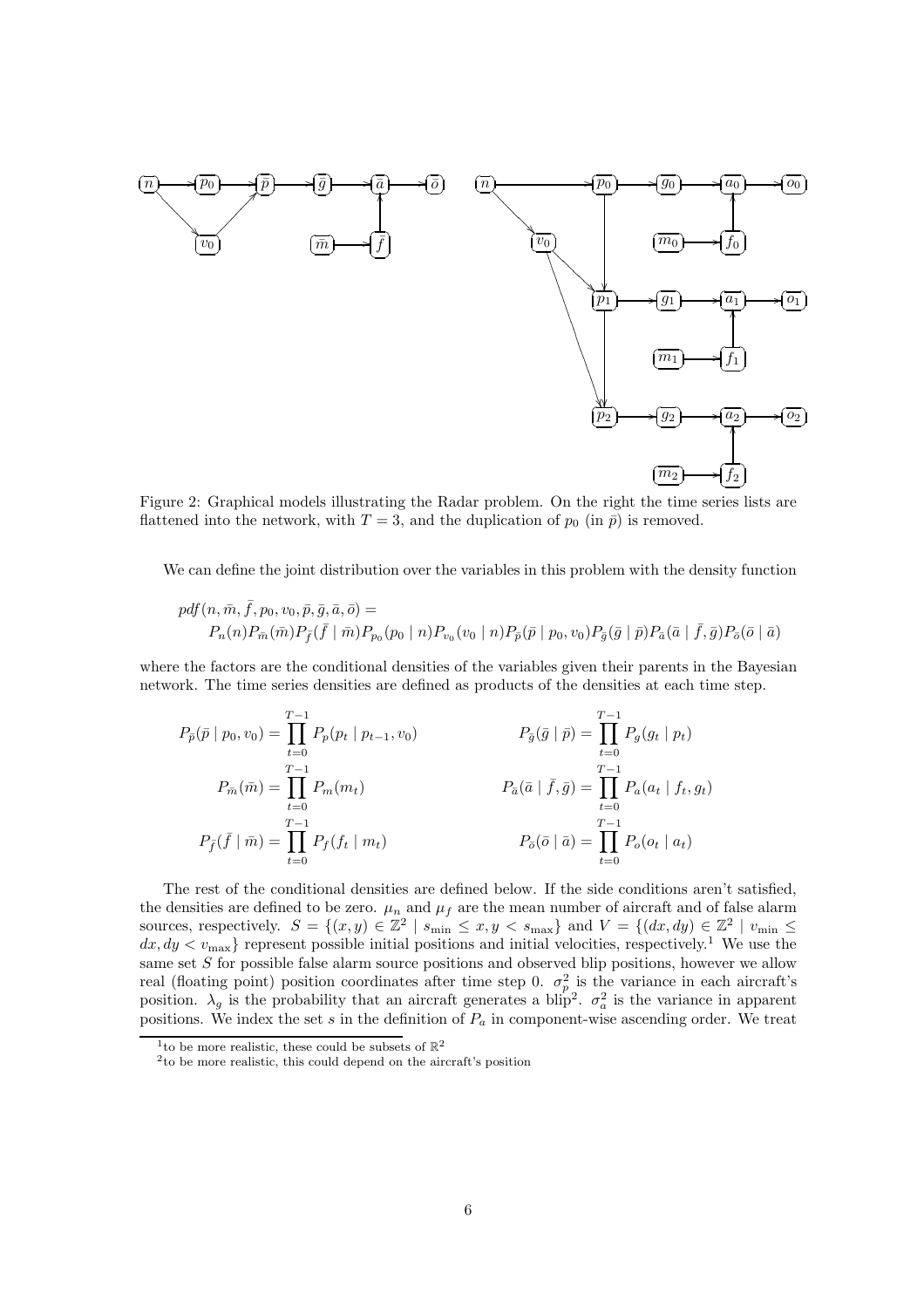$p_t$  as a set of its elements in defining  $P_q$ , and  $f_t$  and  $a_t$  similarly in defining  $P_q$  and  $P_q$ .

$$
P_n(n) = \text{Poisson}(\mu_n, n)
$$
  
\n
$$
P_m(m) = \text{Poisson}(\mu_f, m)
$$
  
\n
$$
P_f(f_t | m_t) = m_t! \times (s_{\text{max}} - s_{\text{min}})^{-2m_t}, \text{len}(f_t) = m_t, \forall i. f_t[i] \in S
$$
  
\n
$$
P_{v_0}(v_0 | n) = (v_{\text{max}} - v_{\text{min}})^{-2n}, \text{len}(v_0) = n
$$
  
\n
$$
P_{p_0}(p_0 | n) = (s_{\text{max}} - s_{\text{min}})^{-2n}, \text{len}(p_0) = n
$$
  
\n
$$
\text{len}(p_t) - 1 - 1
$$
  
\n
$$
P_p(p_t | p_{t-1}, v_0) = \prod_{i=0}^{\text{len}(p_t)-1} \prod_{x=0}^{\text{len}(p_t)} \mathcal{N}(p_{t-1}[i][x] + v_0[i][x], \sigma_p^2, p_t[i][x]), \text{len}(p_t) = \text{len}(p_{t-1}) = \text{len}(v_0)
$$
  
\n
$$
P_g(g_t | p_t) = \text{Binomial}(|T|, \lambda_g, |g_t|), T = \{(x, y) \in p_t \subset \mathbb{R}^2 \mid s_{\text{min}} \le x, y < s_{\text{max}}\}, g_t \subseteq T
$$
  
\n
$$
P_a(a_t | f_t, g_t) = \prod_{s[i] \in f_t \cup g_t} \prod_{x=0}^{\text{l}} \mathcal{N}(s[i][x], \sigma_a^2, a_t[i]), \text{len}(a_t) = |f_t| + |g_t|
$$
  
\n
$$
P_o(o_t | a_t) = 1, o_t = a_t \cap S
$$

We assume we can sample from Poisson, Gaussian, and uniform (and thereby binomial and categorical) distributions. Then sampling from the above distributions is straightforward; we describe two examples. To sample from  $P_{\bar{g}}(\cdot | \bar{p})$ , for each  $p_t$  we include  $p_t[i]$  if, firstly, it is in S and, secondly, according to a binary categorical sample with  $\lambda_g$  weight on inclusion. To sample from  $P_a(\cdot \mid f_t, g_t)$  we construct the ordered set of source positions  $s = f_t \cup g_t$ , then for each source position  $s[i]$ , for each component  $s[i][x]$ , we sample a Gaussian with variance  $\sigma_a^2$  around  $s[i][x]$ .

We tried the backward inference problem of estimating the posterior density on  $v_0$  given  $p_0$ and  $\bar{o}$ . The value of n is determined by the length of  $p_0$ , so only the other five variables need to be marginalized out. The desired probability is

$$
Pr(v_0 | p_0, \bar{o})
$$
\n
$$
= \frac{Pr(v_0, p_0, \bar{o})}{Pr(p_0, \bar{o})}
$$
\n
$$
= \frac{\sum_{\bar{m}} \int d\bar{f} \int d\bar{p} \int d\bar{g} \int d\bar{a} \cdot p df(\ldots)}{\sum_{\bar{m}} \int d\bar{f} \int dvo \int d\bar{p} \int d\bar{g} \int d\bar{a} \cdot p df(\ldots)}
$$
\n
$$
= \frac{\mathbb{E}_{(\bar{m}, \bar{f}, \bar{p}, \bar{g}, \bar{a}) \sim P_{\bar{m}}(\cdot) P_{\bar{f} | \bar{m}}(\cdot) P_{\bar{p}}(\cdot | p_0, v_0) P_{\bar{g}}(\cdot | \bar{p}) P_{\bar{a}}(\cdot | \bar{f}, \bar{g}) P_{p_0}(p_0 | n) P_{v_0}(v_0 | n) P_{\bar{o}}(\bar{o} | \bar{a})}{\mathbb{E}_{(\bar{m}, \bar{f}, v_0, \bar{p}, \bar{g}, \bar{a}) \sim P_{\bar{m}}(\cdot) P_{\bar{f} | \bar{m}}(\cdot) P_{v_0}(\cdot | n) P_{\bar{f}}(\cdot | p_0, v_0) P_{\bar{g}}(\cdot | \bar{p}) P_{\bar{a}}(\cdot | \bar{f}, \bar{g}) P_{p_0}(p_0 | n) P_{\bar{o}}(\bar{o} | \bar{a})}, n = \text{len}(p_0)
$$
\n(5)

and as in the Balls example the denominator need only be calculated once for use with different values of  $v_0$ .

We used the following model parameters.

$$
T = 2 \qquad \mu_n = 3 \qquad \mu_f = 0.1
$$
  
\n
$$
(s_{\min}, s_{\max}) = (-5, 6) \qquad \sigma_p^2 = 0.1 \qquad \sigma_a^2 = 0.1
$$
  
\n
$$
(v_{\min}, v_{\max}) = (-1, 2) \qquad \lambda_g = 0.9
$$

As sampling parameters we used  $(\epsilon, \alpha, n_{min}) = (10^{-2}, 10^{-2}, 10^{4})$  for the numerator and the denominator. As evidence variables we used

$$
p_0 = [(-1, 0), (0, 1), (1, -1)],
$$
  
\n
$$
o_0 = \{(-1, 0), (0, 1), (1, -1)\},
$$
 and  
\n
$$
o_1 = \{(0, 0), (0, 1), (1, 0)\}.
$$

With a little thought we can come up with some likely values of  $v_0$  given these two observations.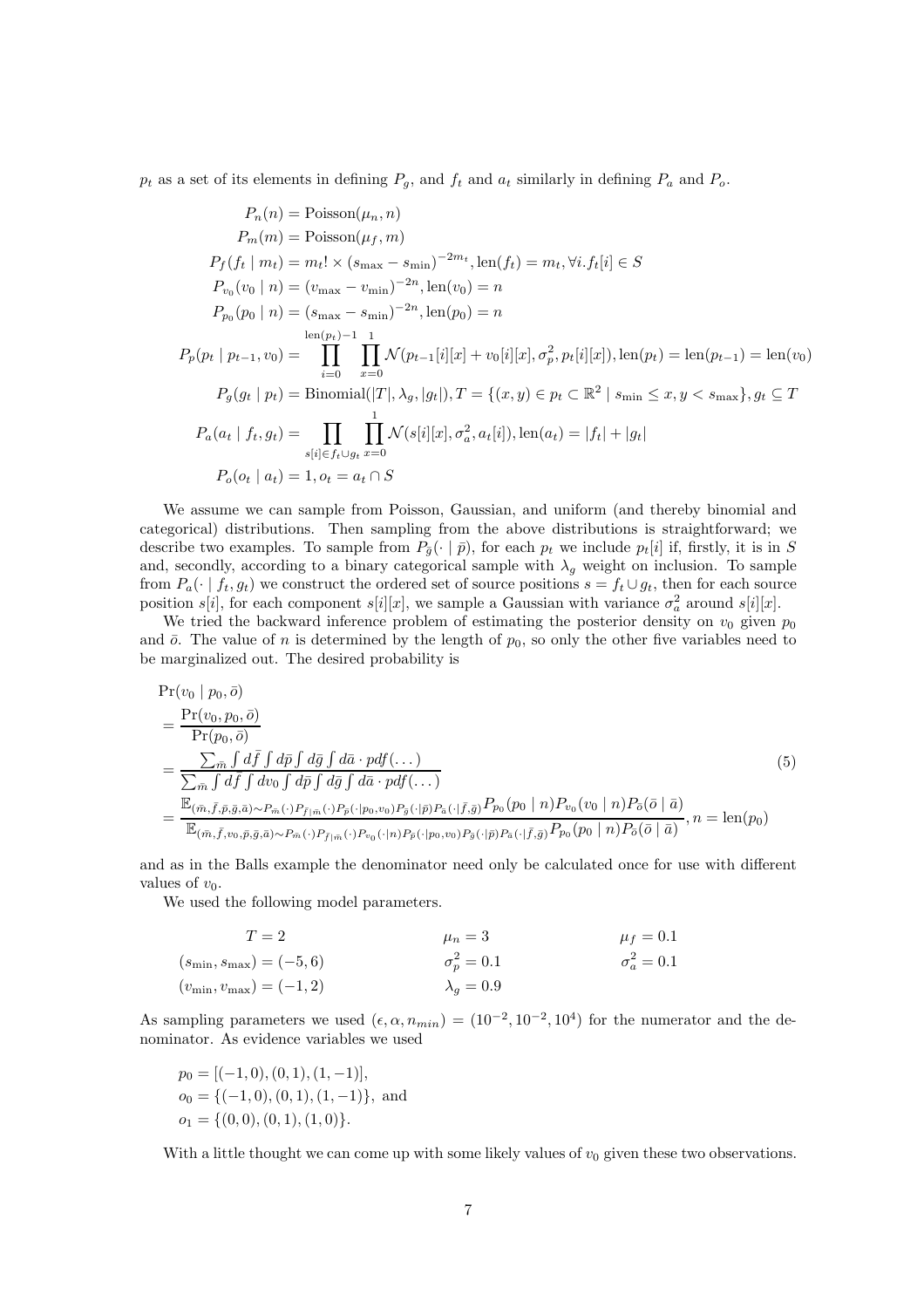The following values would match a deterministic model without noise or false alarms.

 $v_0^1 = [(1,0), (0,0), (0,1)]$  $v_0^2 = [(1, 1), (0, -1), (0, 1)]$  $v_0^3 = [(1, 1), (1, -1), (-1, 1)]$ 

The results of querying these values by sampling, averaged over three runs, are

 $Pr(v_0^1 | p_0, \bar{o}) \approx 0.14,$  $Pr(v_0^2 | p_0, \bar{o}) \approx 0.15$ , and  $Pr(v_0^3 | p_0, \bar{o}) \approx 0.16,$ 

thus these values for  $v_0$  account for almost half of the probability. It's not hard to see that these are the only initial velocities that would match the observations in a deterministic model, so the rest of the probability must be covered by false alarms, variance in  $p_1$  and in  $\bar{a}$ , and when some of the aircraft do not generate blips. For example, consider the following variations on  $v_0^1$ .

 $Pr([(1, 0)(0, 1), (0, 1)]) \approx 0.02$  $Pr([(1, 1)(0, 0), (0, 1)]) \approx 0.05$  $Pr([(1, 1)(0, 1), (0, 1)]) \approx 0.01$ 

The number of samples required for each estimated expectation in the above queries was  $n_{min} = 10^4$ ; in other words, in each case  $n_{min}$  either was large enough to satisfy the accuracy and confidence requirements or was not large enough to put the sample mean in its asymptotic normal regime. Possibly in this example, and almost certainly in a more complicated example,  $n_{min} = 10^4$  would not be large enough, because the sample space is large but the probability may be concentrated. An improvement to our method here may be to use importance sampling to concentrate sampling in the areas of high probability. An instance of importance sampling is described in the next section.

# 5 Dynamic Bayesian Networks

Dynamic Bayesian networks are used for representing sequences of variables parameterized by, for example, time. A dynamic network can be cut off at a certain point (time) and the subnetwork will be static and amenable to the treatment in  $\S 4$ . The Radar problem could be modelled using a dynamic network, but we presented it as static because we only looked at queries after a single number of time steps  $T$ .

When we wish to query the network at multiple time steps, then rather than applying static inference techniques to each subnetwork, we can use a more efficient inference algorithm known as Sequential Monte Carlo [JD08, AMGC02], or, in particular, particle filtering. Particle filtering is applicable to hidden Markov models, that is, models in which the unknown variables at time  $T+1$ depend only on the unknown variables at time  $T$ , and the evidence variables at time  $T$  depend only on the unknown variables at time  $T$ . We shall only consider the case where there is a single unknown (state) variable and a single evidence (observation) variable at each time step.

#### 5.1 Approximate Inference

We consider the hidden Markov model with state variables  $x_i \in X_u$  and observation variables  $y_i \in X_e$  for  $t = 0, 1, 2, \ldots$ , and where  $f_0(x_0), f(x_i | x_{i-1})$ , and  $g(y_i | x_i)$  are the (conditional) density functions. The dependencies are illustrated in the figure below.

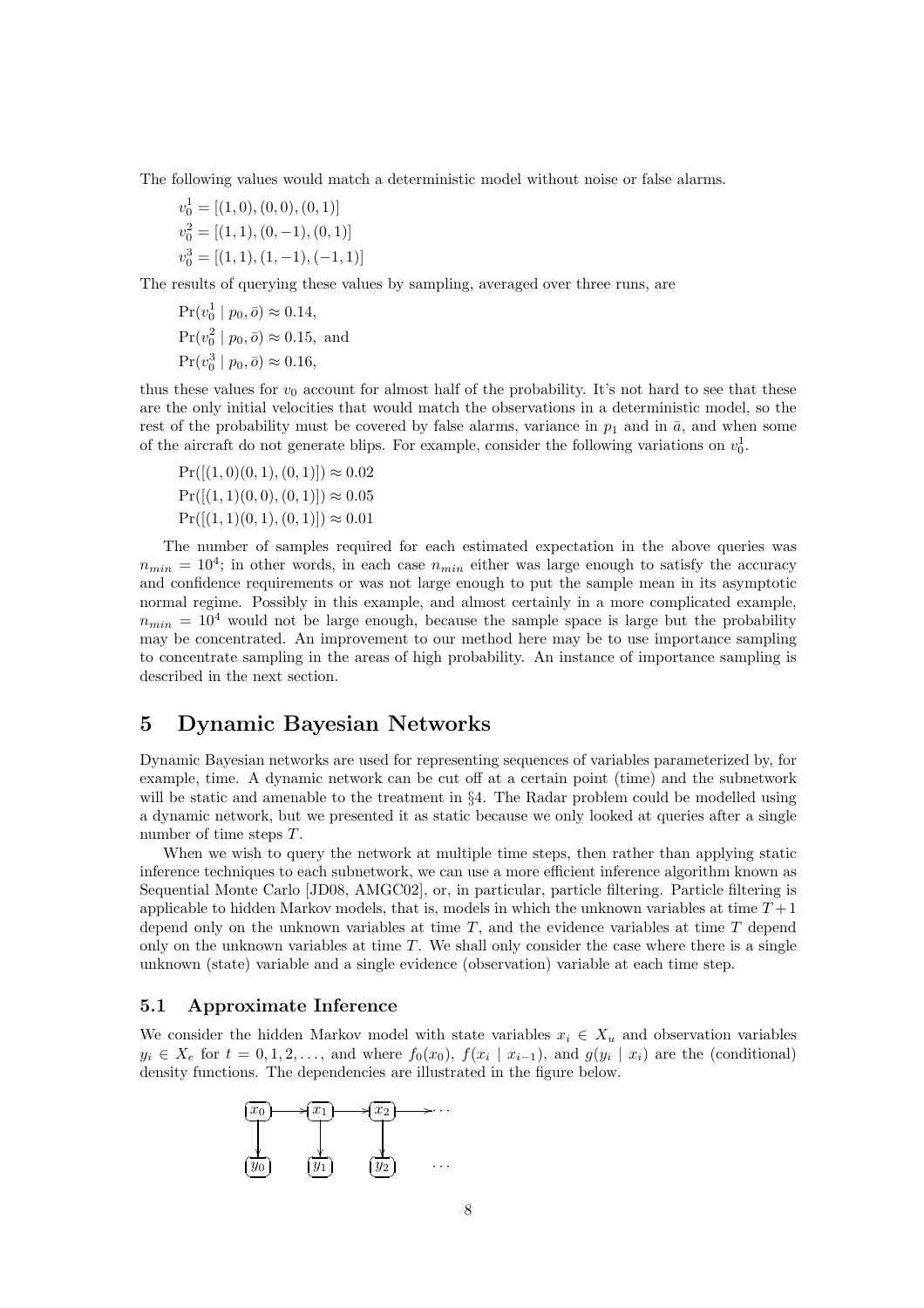Suppose we assign value  $v_i$  to variable  $y_i$ ,  $i = 0, \ldots$  For several (usually consecutive) values of T we wish to make a query of the subnetwork specified by  $i < T$ . As in §2 the partially instantiated joint density function can be written

$$
\left(f_0(x_0)\prod_{i=1}^{T-1}f(x_i \mid x_{i-1})\right)\left(\prod_{i=0}^{T-1}g(v_i \mid x_i)\right) \tag{6}
$$

In this model, the same functions f and g are used at each time step. We define the function  $s_{T-1}$ by marginalizing out all but the latest unknown variable:

$$
s_{T-1}(x_{T-1}) = \sum_{x_0} \sum_{x_1} \cdots \sum_{x_{T-3}} \sum_{x_{T-2}} \left( f_0(x_0) \prod_{i=1}^{T-1} f(x_i \mid x_{i-1}) \right) \left( \prod_{i=0}^{T-1} g(v_i \mid x_i) \right).
$$

The particle filter algorithm maintains an approximation of  $s_T$  over time, and avoids recalculation by using the relation

$$
s_0(x_0) = f_0(x_0)g(v_0 \mid x_0),
$$
  
\n
$$
s_T(x_T) = \sum_{x_{T-1}} s_{T-1}(x_{T-1})f(x_T \mid x_{T-1})g(v_T \mid x_T)
$$
  
\n
$$
= \mathbb{E}_{x \sim s_{T-1}(\cdot)} f(x_T \mid x)g(v_T \mid x_T).
$$

We want to approximate  $s_T(x_T)$  by sampling but usually we cannot sample from  $s_{T-1}(\cdot)$ because a sampling procedure is difficult or impossible to devise. We can instead use importance sampling. We define a sampling density  $q_{T-1}$  that is non-zero on the support of  $s_{T-1}$ , then for  $T > 0$ 

$$
s_T(x_T) = \sum_{x_{T-1}} \frac{q_{T-1}(x_{T-1})}{q_{T-1}(x_{T-1})} s_{T-1}(x_{T-1}) f(x_T | x_{T-1}) g(v_T | x_T)
$$
  
= 
$$
\mathbb{E}_{x \sim q_{T-1}(\cdot)} \frac{s_{T-1}(x) f(x_T | x) g(v_T | x_T)}{q_{T-1}(x)}
$$

which we can approximate by sampling, assuming we apply this technique recursively to approximate  $s_{T-1}(x)$ .

#### Localization problem

Our third example is localization of an agent with range sensors in an environment consisting of thin straight walls. Given the sensor readings at each time step, and its model of the sensors, the environment, and its own movement, the agent must estimate its position. The Bayesian network is dynamic with each variable parameterized by time.

For localization, the map of the world is fixed and known. The variables at each time step are the (believed) location of the agent  $l_t$ , and the data from the sensors  $o_t$ . The joint density function of the variables is conditioned on the movement actions taken by the agent  $a_t$ . We represent the variables as follows.  $l_t$  is a pair of coordinates  $(x, y)$ .  $o_t$  the is a list of pairs of the form  $(a, r)$ where  $\alpha$  is the angle relative to the world in which the sensor is pointed and  $r$  is the distance recorded by the sensor which can be  $\infty$  indicating out of range.  $a_t$  is a pair  $(a, d)$  where a is the intended direction of movement as an angle relative to the world and  $d$  is the intended distance of movement. The diagram below illustrates the dependencies. The model is conditioned on the actions; they are shown in dashed boxes to indicate that they are not variables themselves although they do affect the conditional probability densities of the variables.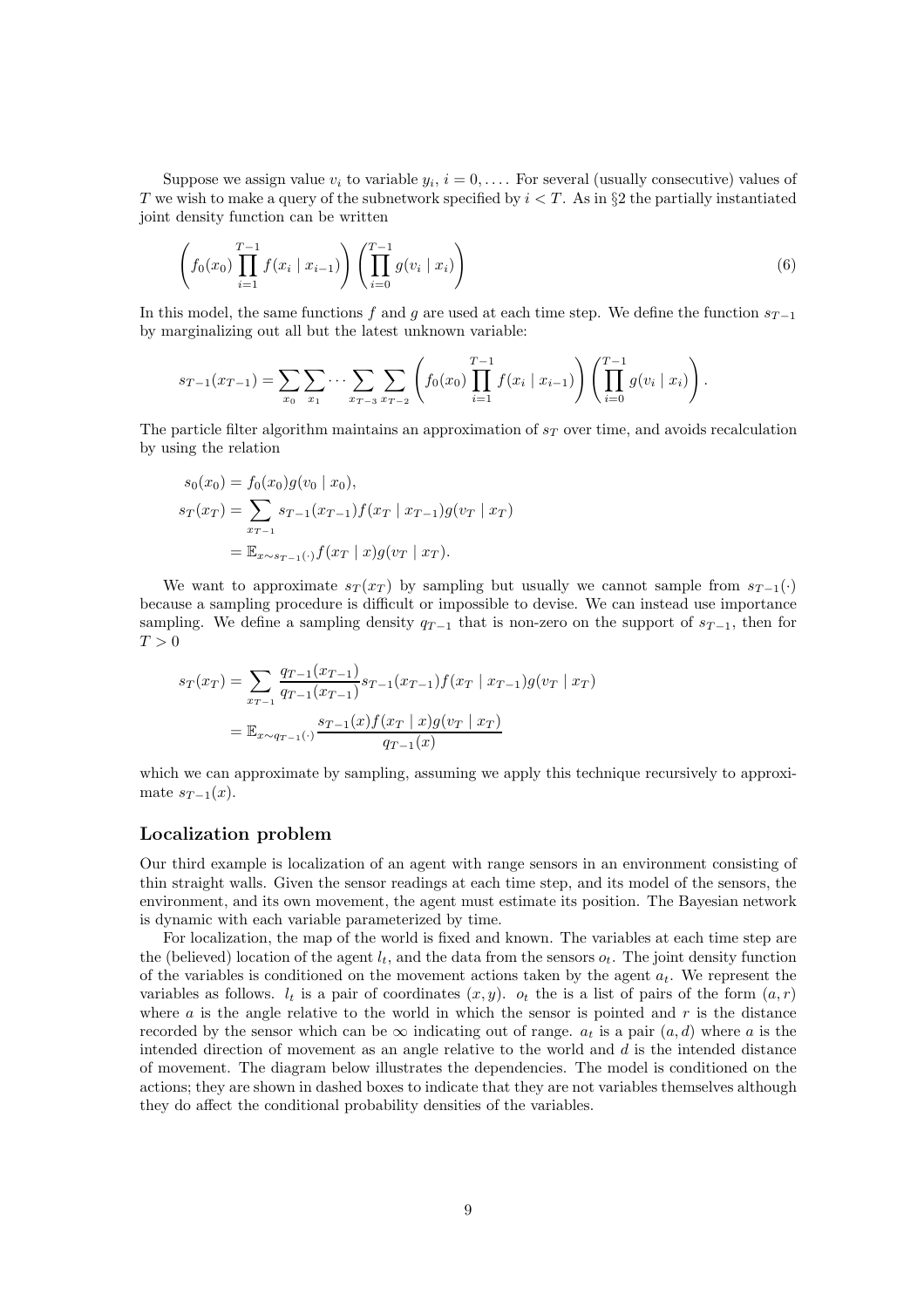

The conditional density functions  $f$  and  $g$  in the particle filter template are defined in this problem by the "transition model",  $f(l_t | a_{t-1}, l_{t-1})$ , and "sensor model",  $g(o_t | l_t)$ . For localization, we can use a transition model that says the new location is distributed normally around the intended location. We can sample this distribution directly, so  $q_t$  in this case is the same as  $s_t$ . The sensor model says that there is a laser reading distributed normally around the locations of walls in the lasers' ranges.

This problem can be extended to simultaneous localization and mapping, making the model more complicated: the location variable is replaced by a compound variable containing both the (believed) location and map of the world. The transition model must update a map of the world, so the sampling density  $q_t$ , which is (partially) over possible maps, benefits from careful construction.

### 6 Further work

#### Automation

The (conditional) density functions in the Balls and Radar models were mostly products or other combinations of elementary densities (uniform, Poisson, etc.). A high-level specification of models like these may be enough to generate code implementing the density functions themselves, or the procedures to sample from them, or both.

#### Nested sampling

In our approach to approximate inference in static models, each sample is of all the unknown variables at once, and the joint density is calculated for this tuple of values along with the evidence. Specifically the sampling method suggests

$$
\mathbb{E}_{(x_1,x_2,\ldots,x_n)\sim f_1(\cdot|pa(x_1))f_2(\cdot|pa(x_2))\cdots f_n(\cdot|pa(x_n))}\prod_{i=1}^m g_i(v_m \mid pa(y_i)),
$$

rather than the equivalent

$$
\mathbb{E}_{x_1 \sim f_1(\cdot | pa(x_1))} \mathbb{E}_{x_2 \sim f_2(\cdot | pa(x_2))} \cdots \mathbb{E}_{x_n \sim f_n(\cdot | pa(x_n))} \prod_{i=1}^m g_i(v_i \mid pa(y_i)).
$$

From informal experiments on the second approach, where sampling one variable may involve recursive approximation by sampling, it seems that the first, unnested, approach performs better (requires fewer total samples). This is worth investigating further, especially since the recursive approach would be preferred for an exact calculation to avoid duplicating work.

In [HGJ07] the full recursive sampling algorithm is presented, because in general unnesting is not possible. Furthermore they combine the nested approach with with multi-tree sampling as a variance reduction technique, providing automatic concentration on difficult expectations.

#### Rao-Blackwellisation

Certain expectations can be calculated exactly efficiently. Whether these exact computations can be easily combined with sampling for the intractable computations within the same query remains to be seen.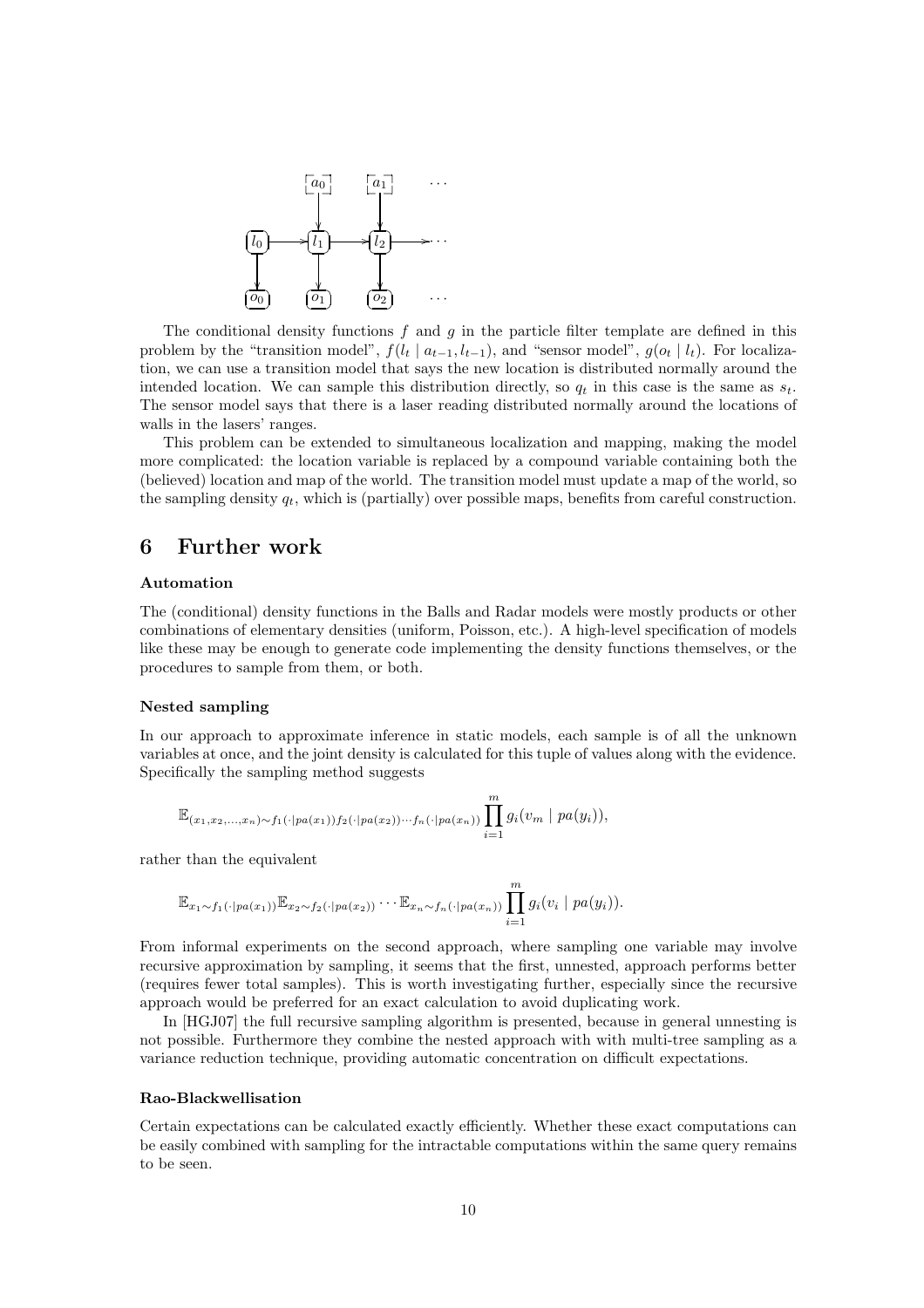# 7 Conclusion

This paper describes inference problems in structured Bayesian networks and standard samplingbased techniques for approximate inference. We have showed that approximate inference by sampling is appropriate for structured models that are either static or dynamic. The advantage of using structured networks is that these models are relatively small and comprehensible.

# References

- [AMGC02] Sanjeev Arulampalam, Simon Maskell, Neil Gordon, and Tim Clapp. A tutorial on particle filters for online nonlinear/non-gaussian bayesian tracking. IEEE Transactions on Signal Processing, 50:174–188, 2002.
- [HGJ07] Michael Holmes, Alexander Gray, and Charles Lee Isbell Jr. Ultrafast monte carlo for statistical summations. In NIPS, 2007.
- [JD08] A. M. Johansen and A. Doucet. A tutorial on particle filtering and smoothing: Fifteen years later. In Crisan and Roszovskii, editors, Handbook of Nonlinear Filtering. Oxford University Press, 2008. To appear.
- [Knu97] Donald E. Knuth. The Art of Computer Programming, Volume 2, Seminumerical Algorithms. Addison-Wesley, 3rd edition, 1997.
- [MMR<sup>+</sup>05] Brian Milch, Bhaskara Marthi, Stuart Russell, David Sontag, Daniel L. Ong, and Andrey Kolobov. Blog: Probabilistic models with unknown objects. In L.P. Kaelbling and A. Saffiotti, editors, Proceedings of the 19th International Joint Conference on Artificial Intelligence, pages 1352–1359, 2005.
- [NLU09] K. S. Ng, J. W. Lloyd, and W. T. B. Uther. Probabilistic modelling, inference and learning using logical theories. Annals of Mathematics and Artificial Intelligence, 2009. In press.

# A Central Limit Theorem

Here we prove a version of the Central Limit Theorem that we use in this paper.

**Theorem A.1.** Let  $X_1, X_2, \ldots, X_n$  be n random variables that are independently and identically distributed according to a density  $p(\cdot)$  on  $\Omega$  and let  $f: \Omega \to \mathbb{R}$  be a real-valued function on  $\Omega$ . If  $\mu_f = \mathbb{E}_{x \sim p(\cdot)} f(x)$  and  $\sigma_f^2 = \mathbb{E}_{x \sim p(\cdot)} (f(x) - \mu_f)^2$  are both finite, then the sample average

$$
\bar{X}_f = \frac{1}{n}(f(X_1) + f(X_2) + \dots + f(X_n))
$$

has a distribution that tends to a Gaussian distribution with mean  $\mu_f$  and variance  $\sigma_f^2/n$  as  $n\to\infty.$ 

*Proof.* We show that the distribution  $q(y)$  of  $Y_f = \frac{\bar{X}_f - \mu_f}{\sigma_f/\sqrt{n}}$  converges to the standard normal distribution as  $n \to \infty$  from which the result for  $\bar{X}_f$  follows. Let  $Z(x) = \frac{f(x) - \mu_f}{\sigma_f}$ . Since

$$
\sum_{i=1}^{n} Z(X_i) = \frac{1}{\sigma_f} \sum_{i=1}^{n} (f(X_i) - \mu_f)
$$

$$
= \frac{n}{\sigma_f} (\bar{X}_f - \mu_f)
$$

$$
= \sqrt{n} Y_f
$$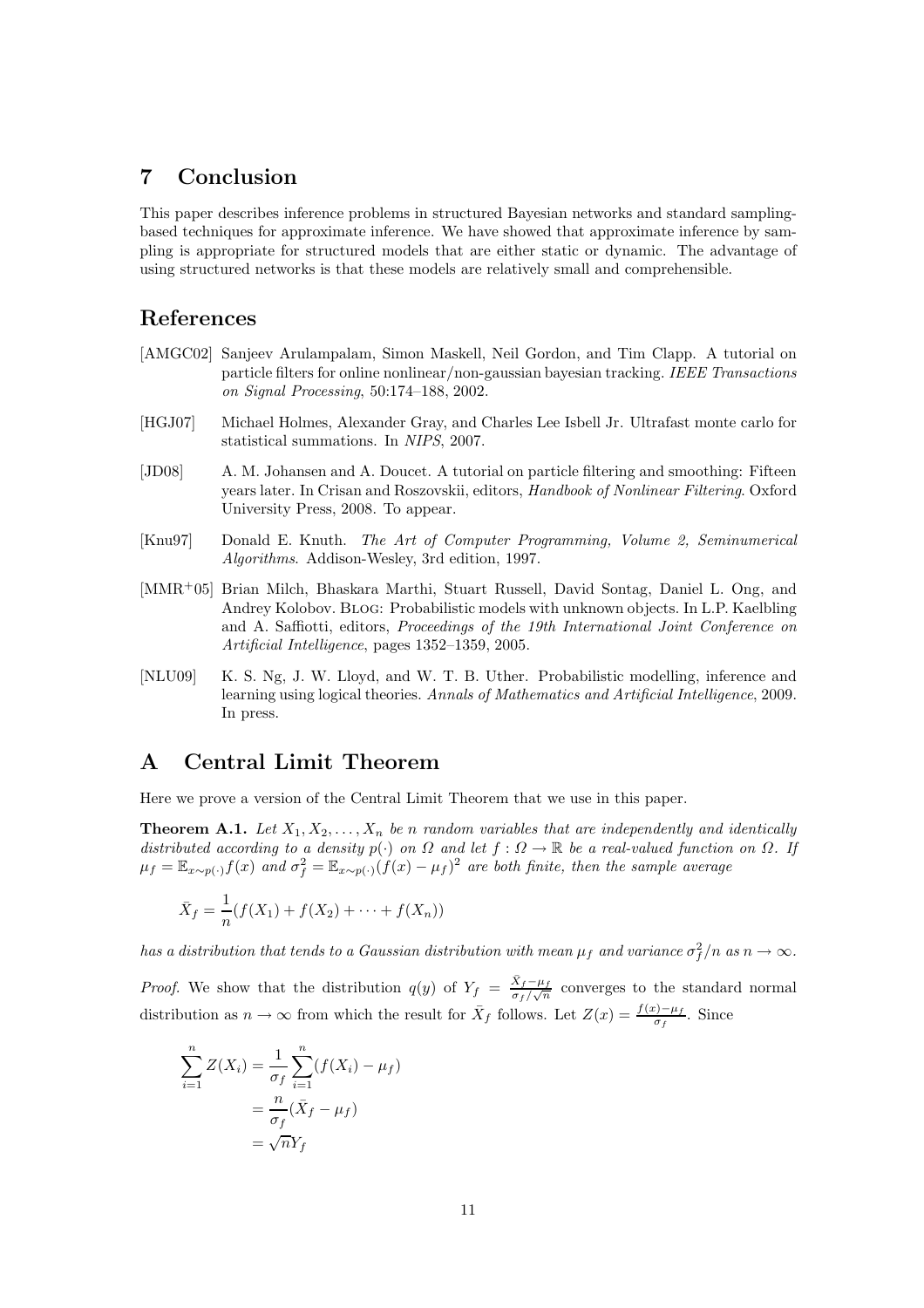we have  $Y_f = \frac{1}{\sqrt{n}} \sum_{i=1}^n Z(X_i)$ . Also

$$
\mathbb{E}_{x \sim p(\cdot)} Z(x) = \sum_{x \in \Omega} \frac{f(x) - \mu_f}{\sigma_f} p(x)
$$
  
= 
$$
\frac{1}{\sigma_f} \left( \sum_{x \in \Omega} f(x) p(x) - \mu_f \sum_{x \in \Omega} p(x) \right)
$$
  
= 
$$
\frac{1}{\sigma_f} (\mu_f - \mu_f)
$$
  
= 0

and

$$
\mathbb{E}_{x \sim p(\cdot)} Z(x)^2 = \sum_{x \in \Omega} \left( \frac{f(x) - \mu_f}{\sigma_f} \right)^2 p(x)
$$
  
= 
$$
\frac{1}{\sigma_f^2} \sum_{x \in \Omega} (f(x_i) - \mu_f)^2 p(x)
$$
  
= 
$$
\frac{1}{\sigma_f^2} \mathbb{E}_{x \sim p(\cdot)} (f(x) - \mu_f)^2
$$
  
= 
$$
\frac{\sigma_f^2}{\sigma_f^2}
$$
  
= 1

that is, the first two moments of  $Z(X_i)$  are 0 and 1 respectively. The moment generating function for  $Y_f$  is

$$
m_{Y_f}(t) = \mathbb{E}_{y \sim q(\cdot)} \exp(ty)
$$
  
\n
$$
= \mathbb{E}_{x_1, \dots, x_n \sim p^n(\cdot)} \exp\left(\frac{t}{\sqrt{n}} \sum_{i=1}^n Z(x_i)\right)
$$
  
\n
$$
= \mathbb{E}_{x_1, \dots, x_n \sim p^n(\cdot)} \exp\left(\frac{tZ(x_1)}{\sqrt{n}}\right) \dots \exp\left(\frac{tZ(x_n)}{\sqrt{n}}\right)
$$
  
\n
$$
= \left(\mathbb{E}_{x_1 \sim p(\cdot)} \exp\left(\frac{tZ(x_1)}{\sqrt{n}}\right)\right) \times \dots \times \left(\mathbb{E}_{x_n \sim p(\cdot)} \exp\left(\frac{tZ(x_n)}{\sqrt{n}}\right)\right)
$$
  
\n
$$
= \left(\mathbb{E}_{x \sim p(\cdot)} \exp\left(\frac{tZ(x)}{\sqrt{n}}\right)\right)^n
$$
  
\n
$$
= \left(1 + \frac{t\mathbb{E}_{x \sim p(\cdot)} Z(x)}{\sqrt{n}} + \frac{t^2 \mathbb{E}_{x \sim p(\cdot)} Z(x)^2}{2!n} + \frac{t^3 \mathbb{E}_{x \sim p(\cdot)} Z(x)^3}{3!n^{3/2}} + \dots\right)^n
$$
  
\n
$$
= \left(1 + 0 + \frac{t^2}{2n} + \frac{t^3 \mathbb{E}_{x \sim p(\cdot)} Z(x)^3}{3!n^{3/2}} + \dots\right)^n
$$
  
\n
$$
\implies \lim_{n \to \infty} m_{Y_f}(t) = \lim_{n \to \infty} \left(1 + \frac{u}{n}\right)^n \quad \text{where } u = \frac{t^2}{2} + \frac{t^3 \mathbb{E}_{x \sim p(\cdot)} Z(x)^3}{3! \sqrt{n}} + \dots
$$
  
\n
$$
= \exp\left(\lim_{n \to \infty} u\right)
$$
  
\n
$$
= \exp\left(\frac{t^2}{2}\right)
$$